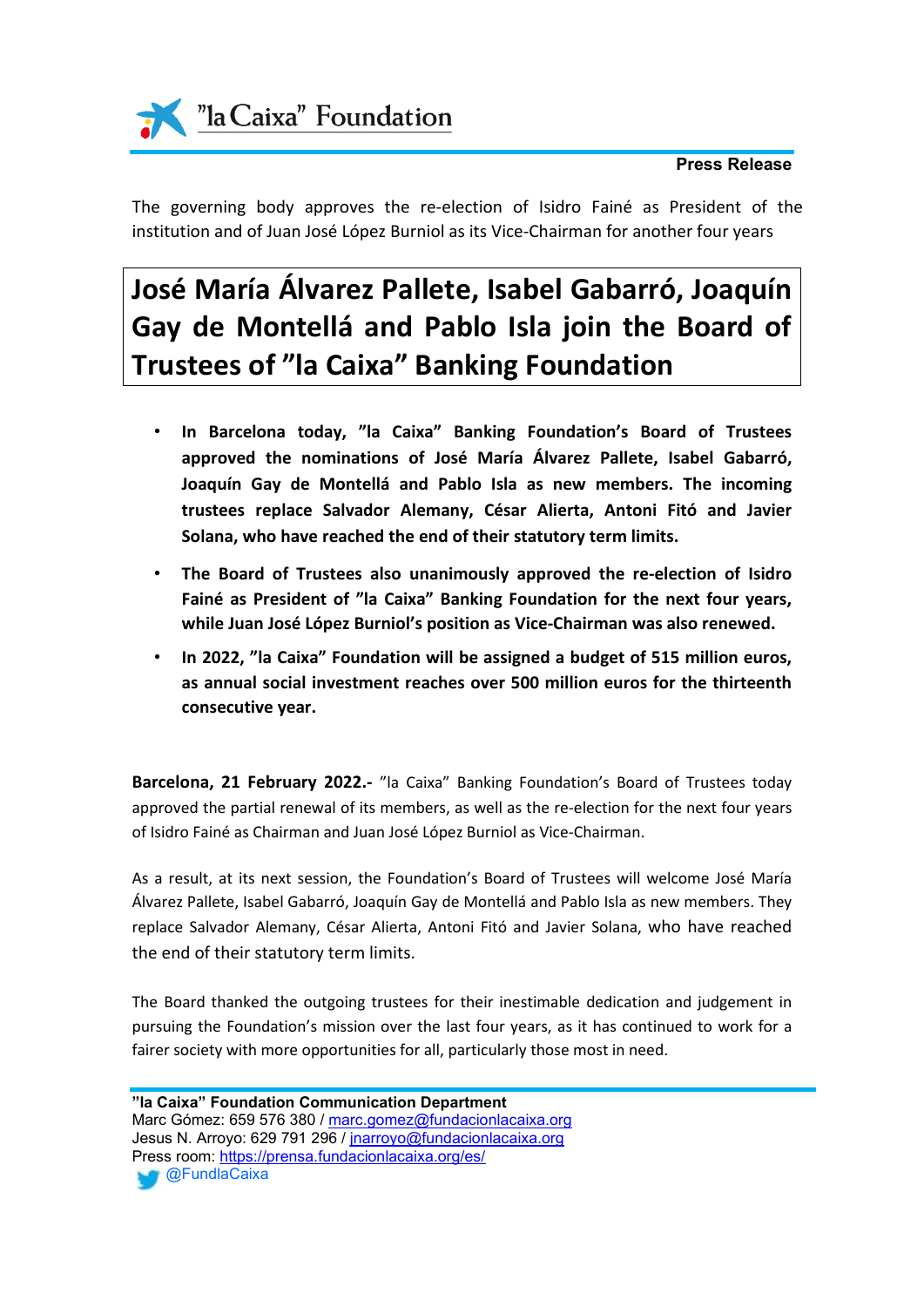

### **Press Release**

In 2022, "la Caixa" Foundation, whose General Manager is Antonio Vila Bertrán, will have a budget of 515 million euros, compared to 510 millions the previous year. In this way, the institution continues to demonstrate its great social commitment by approving funding of over 500 million euros for the thirteenth consecutive year.

The main priorities of the Foundation's social outreach programmes continue to combatting child poverty in Spain (61,244 children and their families received care in 2021); promoting employment among groups with difficulties (48,758 job opportunities created); caring for people with advanced diseases (34,670 patients received assistance); supporting social organisations; promoting education and training for groups of all types; disseminating culture and science among audiences of all ages (5 million people visited the CaixaForum and CosmoCaixa centres and the travelling exhibitions organised); and medical research.

Within this last line of action, the Foundation is engaged in the project for the CaixaResearch Institute, a research centre devoted to life sciences with a mainly preclinical and translational approach focusing particularly on the fields of infectious diseases, global health, oncology and neuroscience. Investment in the new facility will be around 60 million euros, and its creation and development will be supervised by Javier Solana, who continues to be linked to the work of "la Caixa" Foundation as Chairman of the Scientific Committee.

**José María Álvarez Pallete** holds a degree in Economics from the Complutense University of Madrid and also studied at the Free University of Brussels. He has been Executive Chairman of Telefónica since April 2016 and also chairs the Telefónica Foundation. Previously, he had been CEO of the company since 2012 and a member of its Board of Directors since July 2006. He has been a member of the SEAT Advisory Council since March 2019 and Chairman of the Board of the GSMA since February 2022. In 2021, he was named as an Honorary Ambassador of the Spain Brand.

**Isabel Gabarró Miquel,** notary public of Barcelona, joined the bar of notaries in 1979. She took her degree in Law from the University of Barcelona in 1976 and has been a member of the boards of La Caixa d'Estalvis i Pensions de Barcelona and other listed companies such as Fuerzas Eléctricas de Cataluña (FECSA) and Repsol (from May 2009 to March 2017, as an independent member). A member of the Barcelona Economic Society of Friends of the Country, she is also the co-author of several legal publications.

The businessman **Joaquín Gay de Montellá Ferrer-Vidal**, chairman of the Foment del Treball Nacional employers' union from 2011 to 2018, joins the Board of Trustees as the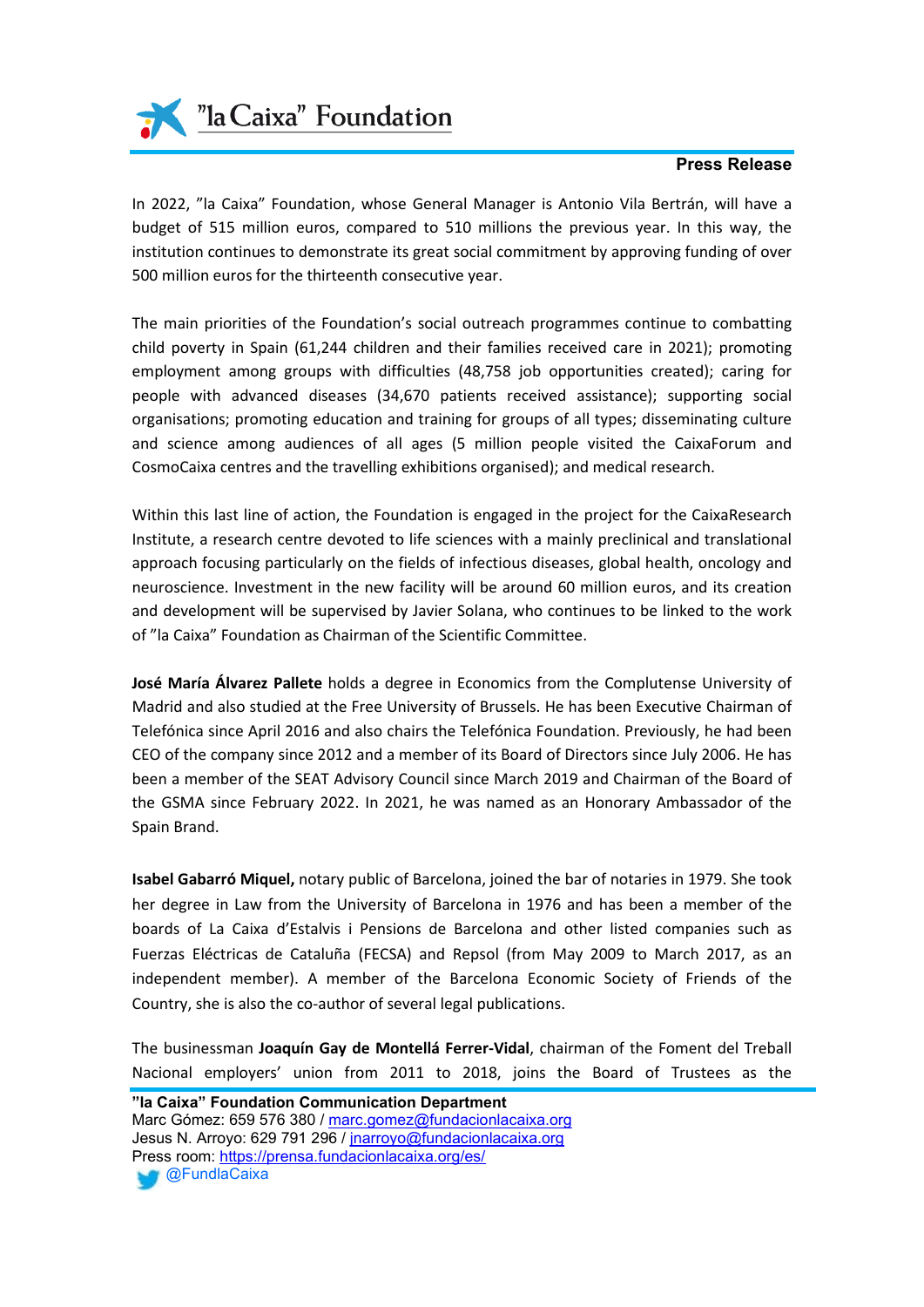"la Caixa" Foundation

## **Press Release**

representative of that organisation in accordance with the provisions for rotating membership established in the Statutes of "la Caixa" Banking Foundation to reserve places for representatives of the founding institutions of La Caixa de Pensions per a la Vellesa i d'Estalvis, "la Caixa". Gay's great-grandfather's brother, Luis Ferrer-Vidal i Soler, became the first chairman of the institution in 1904, when its general manager was Francesc Moragas i Barret.

**Pablo Isla Álvarez de Tejera,** a State lawyer, holds a degree in Law from the Complutense University of Madrid. He will continue as Executive Chairman of the Inditex textile group, which he joined as CEO in 2005, until April 1 this year. Previously, he was Chairman of Altadis (2000-2005), General Secretary of Banco Popular and General Manager of Spain's National Heritage. *Harvard Business Review* named him as best-performing CEO in the world in 2017 and 2018.

The composition of "la Caixa" Foundation Board of Trustees is now as follows:

**Chairman** Isidro Fainé Casas

**Vice-Chairman**

Juan José López Burniol

#### **Trustees**

José María Álvarez Pallete Shlomo Ben-Ami Luis Carreras del Rincón (designated by Spanish Red Cross) Isabel Estapé Tous Isabel Gabarró Miquel Eugenio Gay Montalvo (designated by Càritas Diocesana de Barcelona) Joaquín Gay de Montellá Ferrer-Vidal (designated by Foment del Treball Nacional) Javier Godó Muntañola Francesc Homs Ferret Pablo Isla Álvarez de Tejera Marc Murtra Millar Asunción Ortega Enciso Artur Santos Silva

**"la Caixa" Foundation Communication Department** Marc Gómez: 659 576 380 / [marc.gomez@fundacionlacaixa.org](mailto:marc.gomez@fundacionlacaixa.org) Jesus N. Arroyo: 629 791 296 / [jnarroyo@fundacionlacaixa.org](mailto:jnarroyo@fundacionlacaixa.org) Press room: <https://prensa.fundacionlacaixa.org/es/>

**@FundlaCaixa**